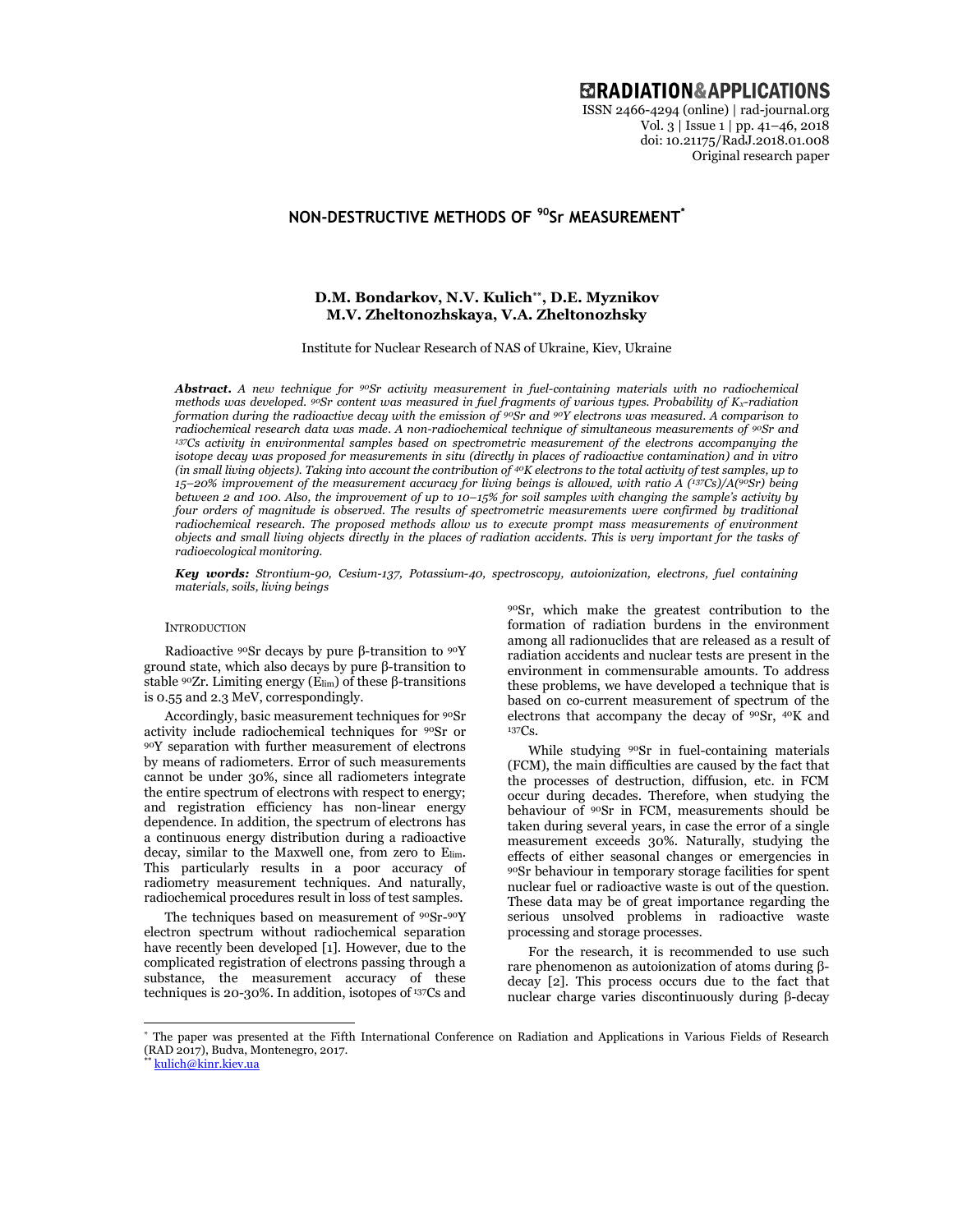and, thus, the Coulomb field changes in exactly the same way. Consequently, the result is a "shake off" of electrons from different atomic shells, including Kshell. At the same time, a "hole" is being formed on Kshell and its filling results in the appearance of characteristic K<sub>x</sub>-radiation. Measurement of K<sub>x</sub>radiation may allow determination of <sup>90</sup>Sr-<sup>90</sup>Y activity. As such, this process has a probability of 10<sup>-3</sup>-10<sup>-4</sup> per a decay act, i.e. it can be used while studying the samples with high specific activity of <sup>90</sup>Sr. Therefore, the probability of characteristic radiation formation during the decay of <sup>90</sup>Sr and the FCM characteristic spectra were studied in this paper for the development of a new measurement technique for <sup>90</sup>Sr activity.

### RESEARCH METHODS AND RESULTS

Beta-spectrometric technique for <sup>90</sup>Sr and <sup>137</sup>Cs measurements for prompt and mass measurements in situ (in contaminated places) and in vitro (in small living objects)

The proposed technique is based on the measurement of electron energy distribution that accompanies the decay of <sup>90</sup>Sr and <sup>137</sup>Cs. During the decay of <sup>90</sup>Sr, two groups of electrons are emitted with limiting energy of 0.55 and 2.3 MeV Moreover, during <sup>137</sup>Cs decay, electrons are emitted with limiting energy of 0.5 MeV and 1.17 MeV, while conversion electrons from γ 661 keV ( $E_e \sim 0.63$  MeV) are also emitted.

Theoretically, the thicker an electron detection layer in β-detector is, the higher its efficiency is (and also <sup>90</sup>Sr assessment efficiency). However, presence of the activity, which is an order of magnitude higher than the one of <sup>137</sup>Cs, and of increased external radiation background in a sample increase probability of the detection of γ-quantum (γ 661 keV), the Compton γ-quantum and especially x-ray emission  $K_x$ Ba radiation, thus complicating the analysis of βspectrum. In addition, a significant contribution to total β-spectrum can be made by  $40K$  electrons ( $E_{bn}$  = 1.3 MeV). In such conditions, a thinner detector should be used, whose detection layer thickness would be equal to the travel of β-electrons of  $90Y$  in phantom.

#### Counts



Figure 1. Fragment of experimental β-spectrum

We conducted the research using a plastic scintillation detector, 1 mm thick and 76 mm in diameter. To perform the efficiency calibration of experimental β-spectra, we prepared standard sources of <sup>40</sup>K, <sup>90</sup>Sr and <sup>137</sup>Cs, volumetric characteristics of which were close to the characteristics of experimental samples.

The experimental spectra were processed by the method of their comparison to the calibration range (Fig. 1), i.e. in this particular case, to the spectra obtained on the same spectrometer while using the standard sources of  $40K$ ,  $90Sr$  and  $137Cs + 90Y$ (phantoms).

The spectra of calibration sources and background were described by cubic splines and were further used to describe the experimental spectra. This process was implemented as follows.

Generally, for the approximation of experimental data  $\{y_i\}$ ,  $1 \le i \le i_0$  by function  $f(i, X)$ , where X is vector of fitted parameters  $\{X_i\}$ ,  $1 \le j \le j_0$   $(j_0$  is number of fitted parameters), functional  $(S(X))$  shall be minimized through the least square method:

$$
S(X) = \sum_{i=1}^{i_0} w_i [f(i, X) - y_i]^2
$$
 (1),

where  $w_i$  are weight factors that are usually chosen to be equal to the reciprocal square of experimental accuracy.

Main problems during 90Sr measurements are caused by the fact that electrons have continuous spectrum, and their travel in a sample directly depends on its density.

To determine the functional minimum, derivatives  $\partial S/\partial X_j$  shall be set to zero, and the resulting system of equations shall be solved with respect to required parameters  $X_i$ .

The minimal value of functional  $S(X) = S_0$ corresponds to the resulting solution of  $X_0$ . To determine the errors of parameters for each of them, equation  $S(X_{0j} + \delta X_j, X_j) = S_0 + 1$  shall be successively solved in reference to  $\delta X_j$ , i.e. it shall be determined with which deviation of the  $j$ -th parameter from an optimal value (at other fixed parameters) the value of functional  $S$  is increased by 1 compared to the minimal one. And the parameter's error shall be equal to:

$$
\Delta X_j = \delta X_j \cdot R \tag{2},
$$

where  $R$  is parameter that takes account of the fitting quality, the so-called " $\chi^2$  per freedom degree".

The technique for β-spectra processing is presented below.

First of all, the background spectrum (taking account of lifetime) shall be deducted from the processed spectrum and the spectra of calibration sources, each of which consists of  $i_0$  channels with counting rate  $N_i$  in *i*-th channel  $1 \le i \le i_0$ , that were measured in the course of lifetime  $t_i$ , index j corresponds to the following: 0 is processed spectrum, 1 is calibration spectrum of  $137\text{Cs}$ , 2 is calibration spectrum of  $90Sr$ , 3 stands for  $40K$ :

$$
y_{j,i} = N_{j,i} - t_j/t_{background} \cdot N_{background,I}
$$
 (3),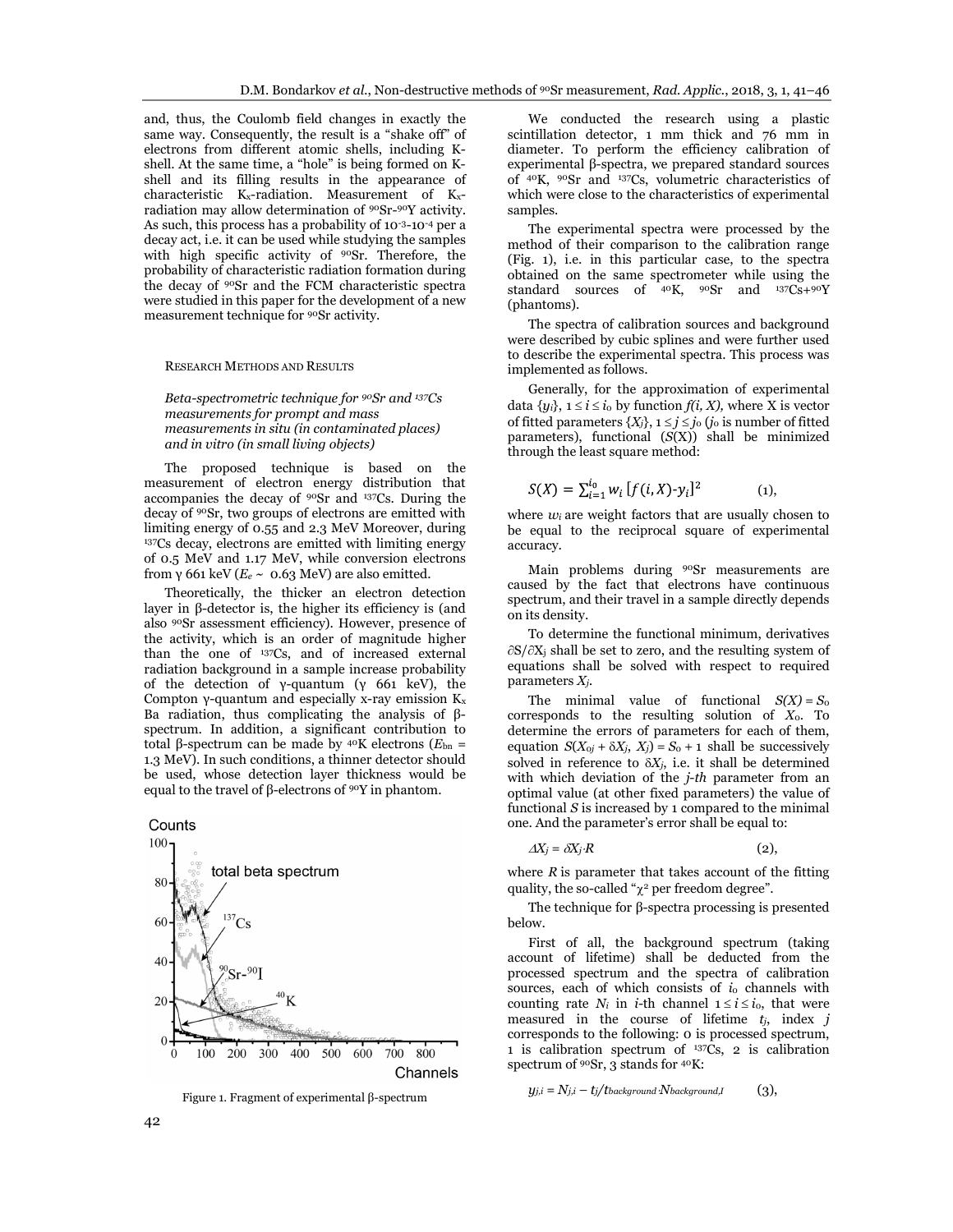where  $1 \le i \le i_0$ ,  $0 \le j \le 3$ .

As a result of the subtraction, "pure" calibration spectra of <sup>40</sup>K, <sup>137</sup>Cs, <sup>90</sup>Sr and the test sample spectrum are obtained. The latter includes unknown activities of <sup>137</sup>Cs, and <sup>90</sup>Sr, <sup>40</sup>K, as well as a small admixture of other activities, for example γ-nuclides of thorium and uranium series.

To compensate for this admixture, the quadratic background  $a$  shall be added:

$$
a = \sum_{k=0}^{2} a_k i^k \tag{4}
$$

Another correction shall be made due to the fact that different densities of substance in test sample and in phantom may cause changes in calibration with

 $S(a, b, c) = \sum_{i=i_1}^{i_2} w_i \left[ \sum_{j=1}^{2} b_j (y_{j,i} + (y_{j,i+1} - y_{j,i}) c \cdot i) + \sum_{k=0}^{2} a_k i^k - y_i \right]^2$ 

between 2 and 100.

As a result of its minimization, needed parameters  $b_j$  shall be determined. To obtain absolute activity A, they shall be multiplied by the activity of calibration sources and the lifetime ratio shall be taken into account:

$$
A_j = b_j \cdot \beta_j \cdot t_o/t_j, \qquad (7),
$$

where  $\beta_i$  is activity of a corresponding phantom.



Figure 2. Comparison of the results of <sup>90</sup>Sr activity tests in living subjects (mice)  $(a)$  and in soil  $(b)$ 

processed spectrum, the functional shall take the form: (6) Fig. 2a shows the comparative analysis performed for small rodents with a body mass varying between 14 and 45 g and with <sup>137</sup>Cs specific activity from 1 to 400 Bq/g by spectroscopic and radiochemical methods. It was established that the results of β-spectrometry were consistent with the radiochemical analysis of data

The same comparison of <sup>90</sup>Sr measurement results in soil samples demonstrated a complete accordance within 10-15%, with a four-order change in the samples' activity (refer to Fig. 2b). Please note that the improvement of errors compared to previous research was mainly due to the account of <sup>40</sup>K activities. With no account of this isotope's activity, the discrepancy ran up to 30% on average; and up to 100% for soil samples, when activities of  $90$ Sr and  $40$ K were comparable [3].

within  $15{\text -}20\%$ , and ratio  $A(137Cs)/A(90Sr)$  ranged

Consequently, the developed technique takes account of physical and chemical state of test objects and instable operation of electronic systems in the field. This ensures an increased accuracy of measurements and reliability in operation of spectrometers.

This technique allows the study of <sup>90</sup>Sr and <sup>137</sup>Cs concentration in various environmental objects at changes in <sup>137</sup>Cs/<sup>90</sup>Sr ratio from 1 to 100, with accuracy of above 20%. Please note a higher sensitivity of this technique compared to measurements through 90Y electrons ( $E_{bn} = 2.3$  MeV), when no more than  $25-30\%$ of <sup>90</sup>Y electrons are actually used due to presence of <sup>40</sup>K electrons with the limiting energy of 1.3 MeV.

#### The technique for <sup>90</sup>Sr identification in fuelcontaining materials

To develop a technique for the identification of 90Sr based on  $K_x$ -radiation,  $K_x$ -radiation yield from a standard calibration sample of <sup>90</sup>Sr-<sup>90</sup>Y was measured by a semiconductor 1 cm<sup>3</sup>Ge-detector with a thin beryllium input window. On measured γ-spectrum (Fig. 3),  $K_{\alpha}$ - and  $K_{\beta}$ -radiation of 90Y and 90Zr sample were stably observed with the energy of 15.0, 15.8, 16.8 and 17.7 keV, respectively.

respect to energy in the spectra of samples and in calibration spectra. To take account for this effect, the calibration spectra shall be modified as follows: The îth channel of calibration spectra shall be put in correspondence with the i-th channel of the processed spectrum,  $\hat{i} = (1 + c)i$ . Obviously,  $\hat{i}$  is not generally an integer. Therefore, the counting rate of calibration spectrum in the î-th channel shall be determined by the linear interpolation method:

 $y_i \approx y_{io} + (y_{io+i} - y_{io}) \cdot (\hat{i} - \hat{i}_o),$  (5),

where  $\hat{i}$  is an integer part of  $\hat{i}$ .

When channels from  $i_1$  to  $i_2$  are defined in a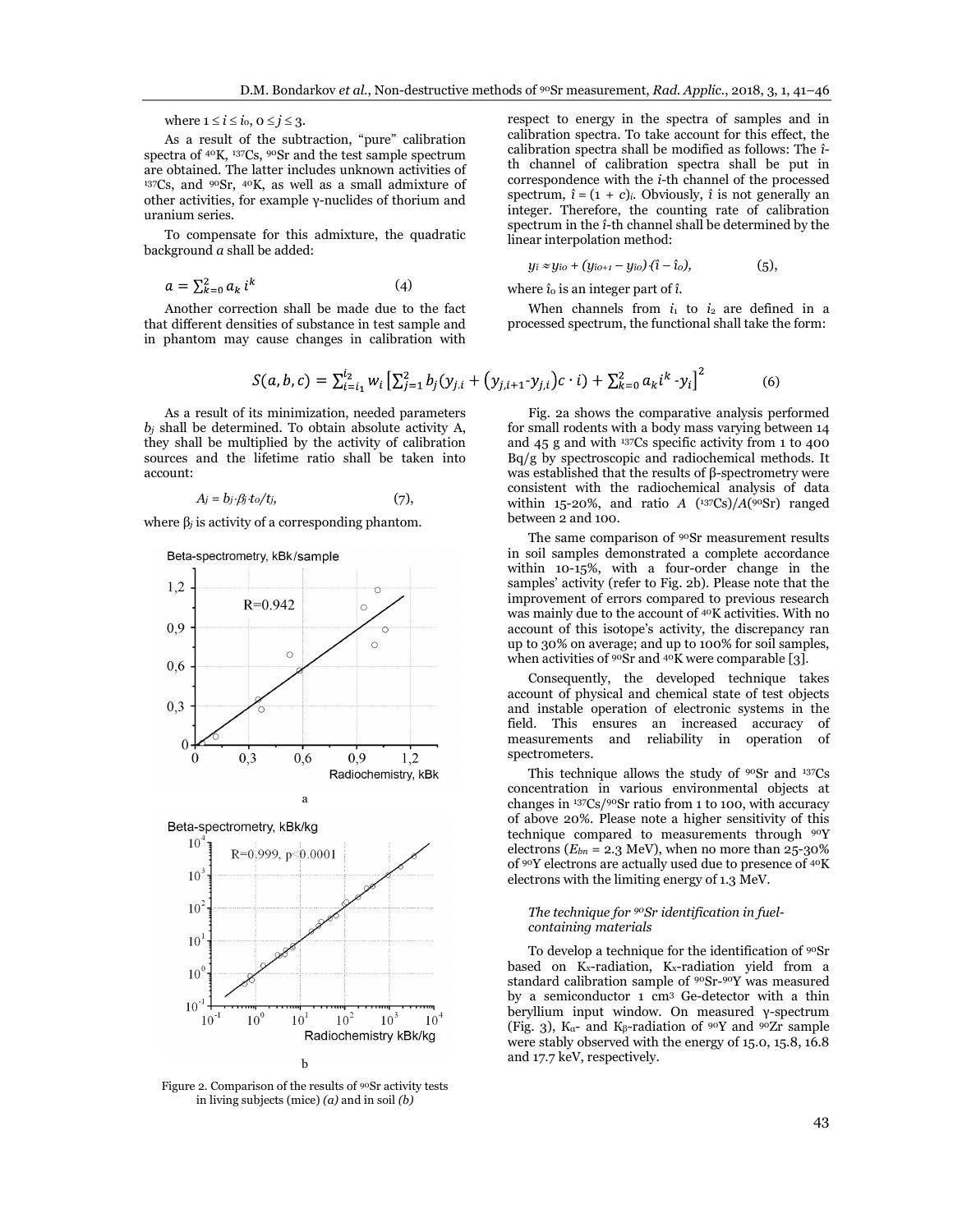

Figure 3. Gamma-spectrum of standard calibration sample of 90Sr-90Y, which was measured on a semiconductor Ge-detector

Reference source of <sup>241</sup>Am, which has  $L_{\alpha}$ - and  $L_{\beta}$ radiation with 13.9 and 17.7 keV energy, was used for absolute calibration. As a result, it was determined that probability of autoionization of K-shell of 90Sr and 90Y per decay was equal to:

$$
P_K(^{90}Y) = 3.21(16) \cdot 10^{-4}, P_K(^{90}Zr) = 4.19(21) \cdot 10^{-4}
$$
 (8)

The same spectrometer was used to measure the samples of fuel particles of different origin:

- particle from ChNPP Unit 4 containing a great amount of uranium;
- particle from ChNPP Unit 4, which we identified to be a chernobylite fragment;
- fragment of undamaged fuel element.

Fig. 4 shows fragments of these samples' spectra in the energy ranges of 10-35 keV. This area includes gamma transitions of characteristic radiation of the basic radionuclides included into a test sample. Studying gamma transitions in this very energy range is crucial for the reduction of consistent errors during our research (see below).



Figure 4. Fragments of gamma spectra measured by a semiconductor Ge-detector: chernobylite sampled from the inside of ChNPP Unit  $4(a)$ , undamaged fuel element  $(b)$ , uranium particle fragment  $(c)$ 

|                | Activity, Bq×103            |                             |                                 |
|----------------|-----------------------------|-----------------------------|---------------------------------|
| <b>Isotope</b> | Fragment<br>of fuel element | Fragment<br>of chernobylite | Fragment<br>of uranium particle |
| 90Sr           | 50.7                        | 15.8                        |                                 |
| 137Cs          | 16.5                        | 5.0                         |                                 |
| 241Am          | 48                          | 0.48                        | 1.2c                            |

The error for measuring of <sup>137</sup>Cs sium and <sup>241</sup>Am was (4-5)% for <sup>90</sup>Sr (6-10)%

As can be seen from the obtained spectra, Karadiation of <sup>90</sup>Y is reliably distinguished in all samples, and its intensity is several percents of the intensity of <sup>241</sup>Am L<sub>α</sub>-group. The peak/background ratio is also quite beneficial, and it allows an easy registration of <sup>90</sup>Y Ka-radiation against the Compton background of Kxradiation of barium accompanying the decay of <sup>137</sup>Cs via the conversion transition of gamma-transition with the energy of 661 keV. A more difficult situation is with  $90Zr$  K<sub>a</sub>-radiation. Zirconium is one of the basic

structural materials inside ChNPP Unit 4, and therefore after it is being found in the structure of many fuel-containing materials from the accident. In the particles having a significant admixture of zirconium, the "holes" in  $Zr$  K-shell are formed due to the electron ionization processes due to radioactive decay of that same <sup>90</sup>Sr and <sup>137</sup>Cs, and also photoionization due to the photoelectric effect of gamma transitions. And, as well as in the case of autoionization, the same Kx-radiation of Zr is formed during β-decay of 90Y. Division of peaks from these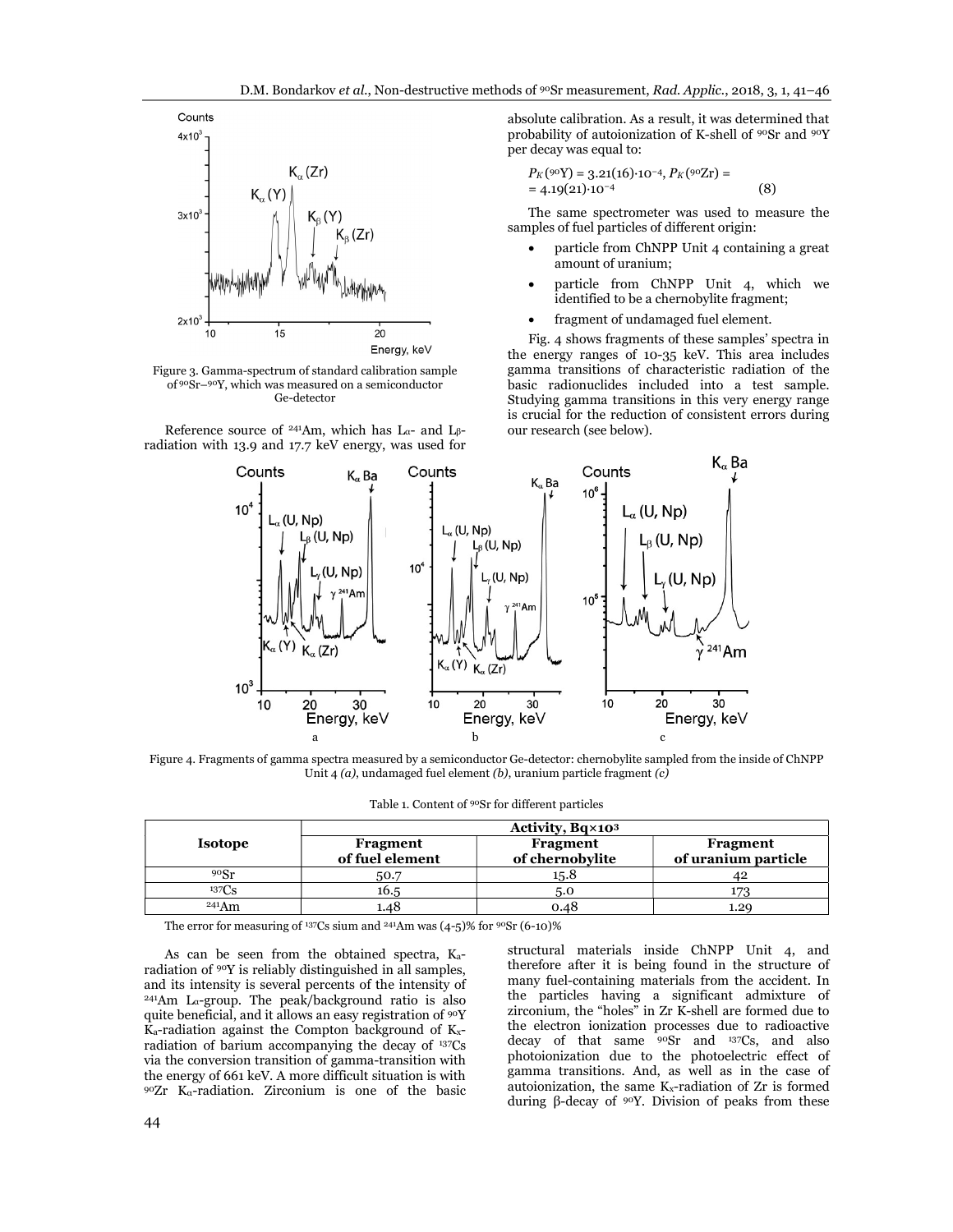radiations is impossible; and therefore Kx-radiation of Zr can only be used as a confirmatory factor when studying fuel containing materials through this method. All principal measurements should be taken through Ka-radiation of <sup>90</sup>Y.

Table 1 shows the results of <sup>90</sup>Sr content for different particles. The data on <sup>137</sup>Cs and <sup>241</sup>Am activity are presented there for comparison.

To verify the obtained results, radiochemical research of <sup>90</sup>Sr content in test samples of the particles was conducted with radiochemical oxalate method by daughter  $90I$ . The ratio of  $A(90Sr)_{radiochem}/A(90Sr)$  was 0.95 for the fuel element fragment; for the chernobylite fragment it amounted to 1.1; and for the fragment of uranium particle it was 1.2.

Particularly, during radiochemical liberation of 90Sr from the fragment of fuel element, its activity was 3.25∙10<sup>3</sup> Bq, and during our measurements of the same fragment of fuel element, it amounted to 3.07(9)∙10<sup>3</sup> Bq. As discussed above, the error of radiochemical research is approximately 30%. As it can be seen, a high level of coincidence of the obtained data is observed within these 30%.

The statistical error of our measurements was not more than 2-3%. The systematic error was registered by specific software.

The main source of errors in low energy range measurements is spectrometer calibration accuracy with respect to absolute efficiency of γ-rays registration. With respect to gamma-quantum  $\varepsilon(E)$ registration efficiency, the detector was calibrated by formula [4]:

$$
\ln \varepsilon(E) = \sum_{j=0}^{m} a_j (\ln E)^j \tag{9},
$$

where energy  $E$  is preset as keV.

To calculate the calibration parameters, several isotopes may be used, even if their mass ratio in calibration sample is unknown. Standard sources, such as <sup>241</sup>Am and <sup>137</sup>Cs, were used in order to link the obtained results to the radionuclides' yield. At the same time, the function is minimized:

$$
S(a,b) = \sum_{i=1}^{N} \sum_{k=1}^{n_j} w_{ik} (f(E_{ik}) - b_i \varphi_{ik})^2
$$
 (10),

where  $N$  is number of isotopes,  $n_i$  is number of lines of the *i*-th isotope,  $b_i$  is weight factor of the *i*-th isotope,  $E_{ik}$  is energy of the k-th line of the *i*-th isotope, f is calibration function,  $\varphi_{ik}$  is logarithm of measured and table intensities ratio for the  $k$ -th line of the  $i$ -th isotope, factors  $w_{ik}$  are inversely proportional to the sum of squares of relative errors of a line's measured and table intensities. Weight factor of the first isotope  $b_1$  is taken to be equal to one.

Differentiation with respect to  $a$ ,  $b$  and equation of derivative to 0 results in a system of linear equations

$$
M\left(\begin{matrix}a\\b\end{matrix}\right)=Y\tag{11},
$$

whereof calibration parameters  $a_j$  and relative activity of isotopes  $b_i$  are determined. Knowing an isotope absolute activity, it is possible to obtain an absolute calibration curve.

Here, an important point should be mentioned. It is proposed to identify  $90Sr$  by comparing intensity  $K_a$  of  $90Y$  and L<sub>α</sub> of <sup>241</sup>Am, and absolute activity shall be determined by a comparison with <sup>241</sup>Am activity, which can be obtained based on 59 keV γ yield. Therefore, we are interested in the registration efficiency ratio  $\eta = \varepsilon_k/\varepsilon_l$  for two different energies that are similar in magnitude,  $E_k$  and  $E_l$ . The accuracy of this ratio is significantly higher than the accuracy of efficient factors taken by them. When used for calibration with respect to function efficiency, relative error  $\delta \eta$  shall be equal to the absolute error  $\Delta(\ln \eta)$ :

$$
\Delta \ln \frac{\varepsilon_k}{\varepsilon_i} = \sqrt{S_0 \sum_{i,j=0}^m M_{ij}^{-1} [( \ln E_k)^i - (\ln E_l)^i ]} \left[ (\ln E_k)^j - (\ln E_l)^j \right] \tag{12},
$$

where  $S_0$  is minimized value,  $M_{ij}$ <sup>-1</sup> are elements of the matrix, which is inverse of matrix  $M$ , that determine variances and covariances of calibration parameters a. It is easy to see that the closer to each other energies  $E_k$ and  $E_l$  are, the smaller the error of ratio  $\eta$  is. This error is also significantly reduced because of the crosscorrelation of calibration parameters a. The fact that the measurement error for yield of  $L_{\alpha}$ -  $L_{\beta}$ -groups of <sup>241</sup>Am is approximately 1% [5] and the efficiency curve in this area has a subdued form, allows interpolation of the efficiency factors for our transitions within the accuracy of  $\leq$  0.5%. Actually, we can exclude contribution of the approximation errors and use statistical accuracies.

Consequently, having measured the absolute activity of <sup>241</sup>Am in γ-line of 59 keV (in such a case, an error is being significantly minimized due to the heterogeneity of samples and their different densities), <sup>90</sup>Sr activity shall be determined by the formula:

$$
A(^{90}\mathrm{Sr}) = 404 \, A(^{241}\mathrm{Am}) \frac{I(K_{\alpha}Y)}{I(L_{\alpha}Am)} \,. \tag{13}
$$

For these measurements, a measurement error of 4-5% is achieved quite easily. We believe this opens up new opportunities for studying the behavior of <sup>90</sup>Sr in radioactive waste on its storage sites.

While conducting the studies with non-dominant <sup>241</sup>Am activity, the measurements are carried out by comparing the yields of  $L_{\alpha}$ -groups of <sup>90</sup>Y and <sup>90</sup>Zr with the release of  $K_a$  of Ba by the formulas:

$$
A(^{90}\mathrm{Sr}) = 190 \, A(^{137}\mathrm{Cs}) \frac{I(K_{\alpha}Y)}{I(K_{\alpha}Ba)^{k}} \tag{14},
$$

$$
A(^{90}\mathrm{Sr}) = 146 \, A(^{137}\mathrm{Cs}) \frac{I(K_{\alpha}Zr)}{I(K_{\alpha}Ba)}.\tag{15}
$$

While using expression (5) for the energy of 15 keV (L<sub>α</sub>-groups of  $90Y$  and  $90Zr$ ) and of 33 keV (L<sub>α</sub> of Ba), it can be seen that the errors in registration efficiency accuracies for these energies do not exceed 1.5%. Therefore, they can actually be ignored; and for  $90\text{Sr}$ measurements by means of this method, the error shall